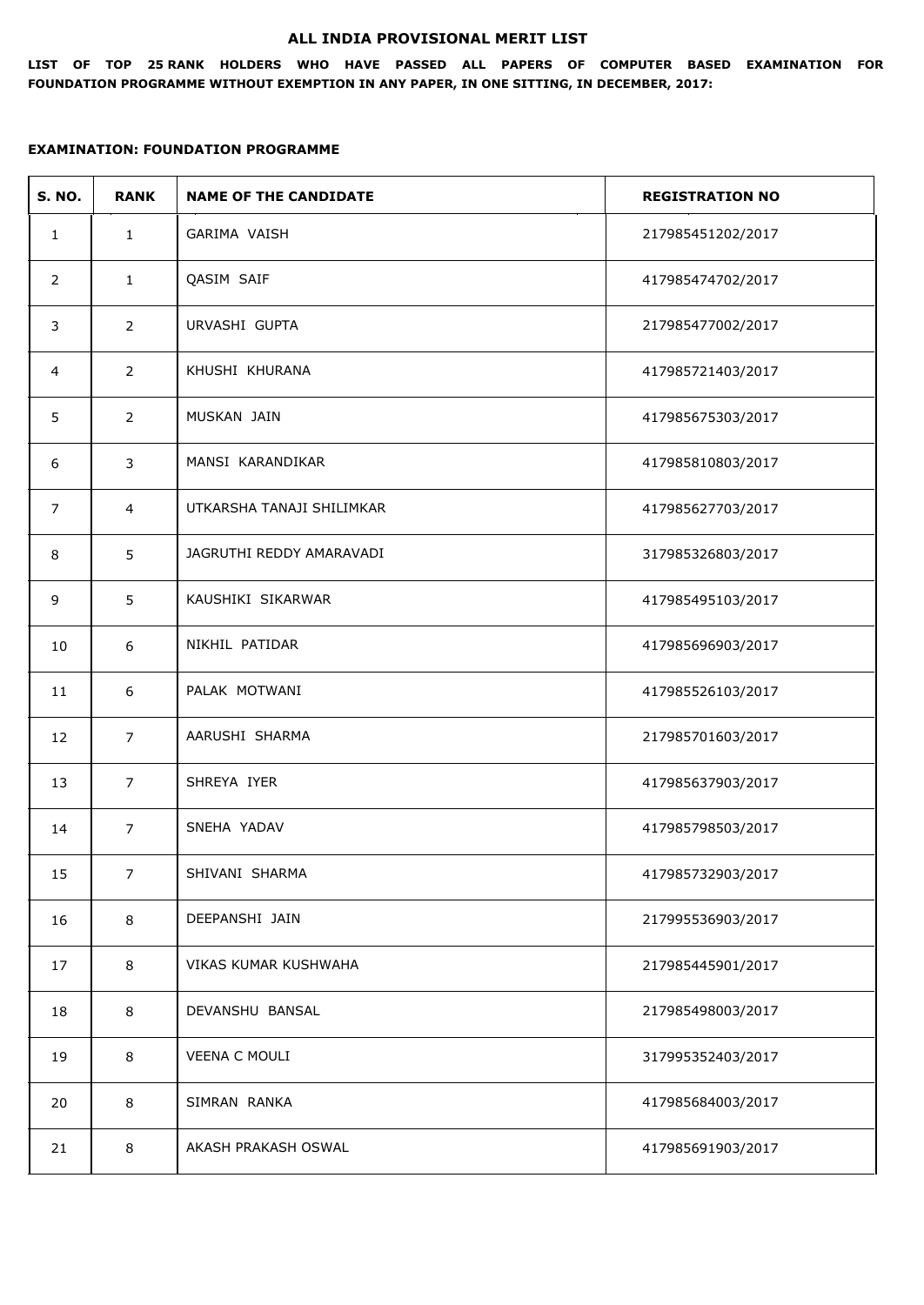| <b>S. NO.</b> | <b>RANK</b> | <b>NAME OF THE CANDIDATE</b> | <b>REGISTRATION NO</b> |
|---------------|-------------|------------------------------|------------------------|
| 22            | 9           | HARSHITA JHAWAR              | 217985484802/2017      |
| 23            | 9           | RAVI                         | 217985573003/2017      |
| 24            | 9           | PRINCE                       | 217985571303/2017      |
| 25            | 9           | SAKSHAM PASRIJA              | 217985645403/2017      |
| 26            | 9           | BILAL WAJID                  | 417985863803/2017      |
| 27            | 9           | DARSHAN DOSHI                | 417985493003/2017      |
| 28            | 9           | ANUSHKA AMOL KAMAT           | 417985468902/2017      |
| 29            | 10          | <b>RAGHAV</b>                | 217985571203/2017      |
| 30            | 10          | PANKHURI AGGARWAL            | 217985527603/2017      |
| 31            | 10          | MUFADDAL CYCLEWALA           | 417985858403/2017      |
| 32            | 10          | KHUSHAL PRAMOD TODI          | 417985503303/2017      |
| 33            | 10          | RASHI SHRIPAL SHAH           | 417985900703/2017      |
| 34            | 10          | RITU NANDKUMAR MANDORE       | 417985766003/2017      |
| 35            | 11          | URVASHI VERMA                | 217985521203/2017      |
| 36            | $11\,$      | DEEPANSHU                    | 217985656203/2017      |
| 37            | $11\,$      | THIYAGARAJAN B               | 317985371803/2017      |
| 38            | 11          | NIKHIL CHHABRA               | 417995979303/2017      |
| 39            | 11          | ADITI JAIN                   | 417985870803/2017      |
| 40            | 11          | SALONI KAMRIYA               | 417985610703/2017      |
| 41            | 11          | RAVINDRA RAJUBHAI PUROHIT    | 417985685603/2017      |
| 42            | 11          | ABHINIT NARAYAN PATELKOLLERI | 417985616703/2017      |
| 43            | 11          | POOJA JAISWAL                | 417985486203/2017      |
| 44            | 11          | SOMI KHEMSARA                | 417985480402/2017      |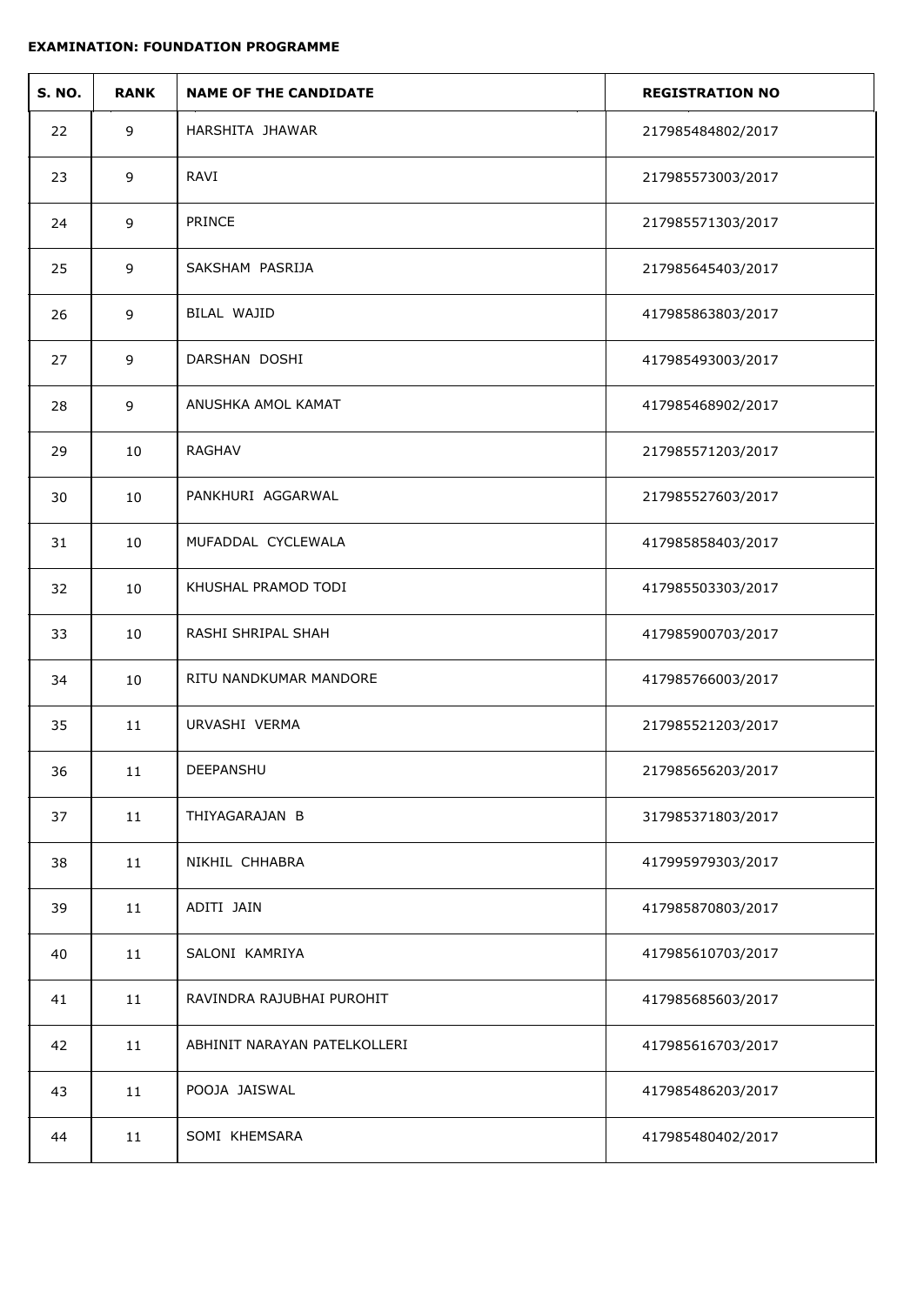| <b>S. NO.</b> | <b>RANK</b> | <b>NAME OF THE CANDIDATE</b> | <b>REGISTRATION NO</b> |
|---------------|-------------|------------------------------|------------------------|
| 45            | 12          | KHUSHI UPADHYAY              | 217985685403/2017      |
| 46            | 12          | MOHIT SINGH                  | 217985507103/2017      |
| 47            | 12          | DRISHTI                      | 217985501803/2017      |
| 48            | 12          | PRIYAMVADA JAISWAL           | 217985541203/2017      |
| 49            | 12          | SUDHA P                      | 317985328503/2017      |
| 50            | 12          | ANUSHKA GAGRANI              | 417985476802/2017      |
| 51            | 12          | JAGRUTI NARENDRA DALVI       | 417995596903/2017      |
| 52            | 13          | JYOTIKA MANOHAR BHOJWANI     | 417985683203/2017      |
| 53            | 13          | MAITRI YOGESH MEGHANI        | 417985689403/2017      |
| 54            | 13          | DHAVAL VIRENDRA TRIVEDI      | 417985597403/2017      |
| 55            | 13          | ASMITA VILAS JINDE           | 417985736903/2017      |
| 56            | 13          | PAYAL MOTWANI                | 417985559503/2017      |
| 57            | 14          | PRATIK RAJ                   | 117985137502/2017      |
| 58            | 14          | DISHA LOHANA                 | 217985601703/2017      |
| 59            | 14          | AGRIMA SHARMA                | 216985155608/2016      |
| 60            | 14          | POOJA SONI                   | 217985450302/2017      |
| 61            | 14          | RIYA AGGARWAL                | 217995537203/2017      |
| 62            | 14          | ANCHAL JAIN                  | 217985596403/2017      |
| 63            | 14          | ADITI JAIN                   | 217995474402/2017      |
| 64            | 14          | POORTHI BALAKRISHNAN         | 317985328203/2017      |
| 65            | 14          | RUKAIYA MUFAZZAL SHAKIR      | 417985520803/2017      |
| 66            | 14          | VAISHALI BHARWANI            | 417985910303/2017      |
| 67            | 14          | ANUBHA JAIN                  | 416985384609/2016      |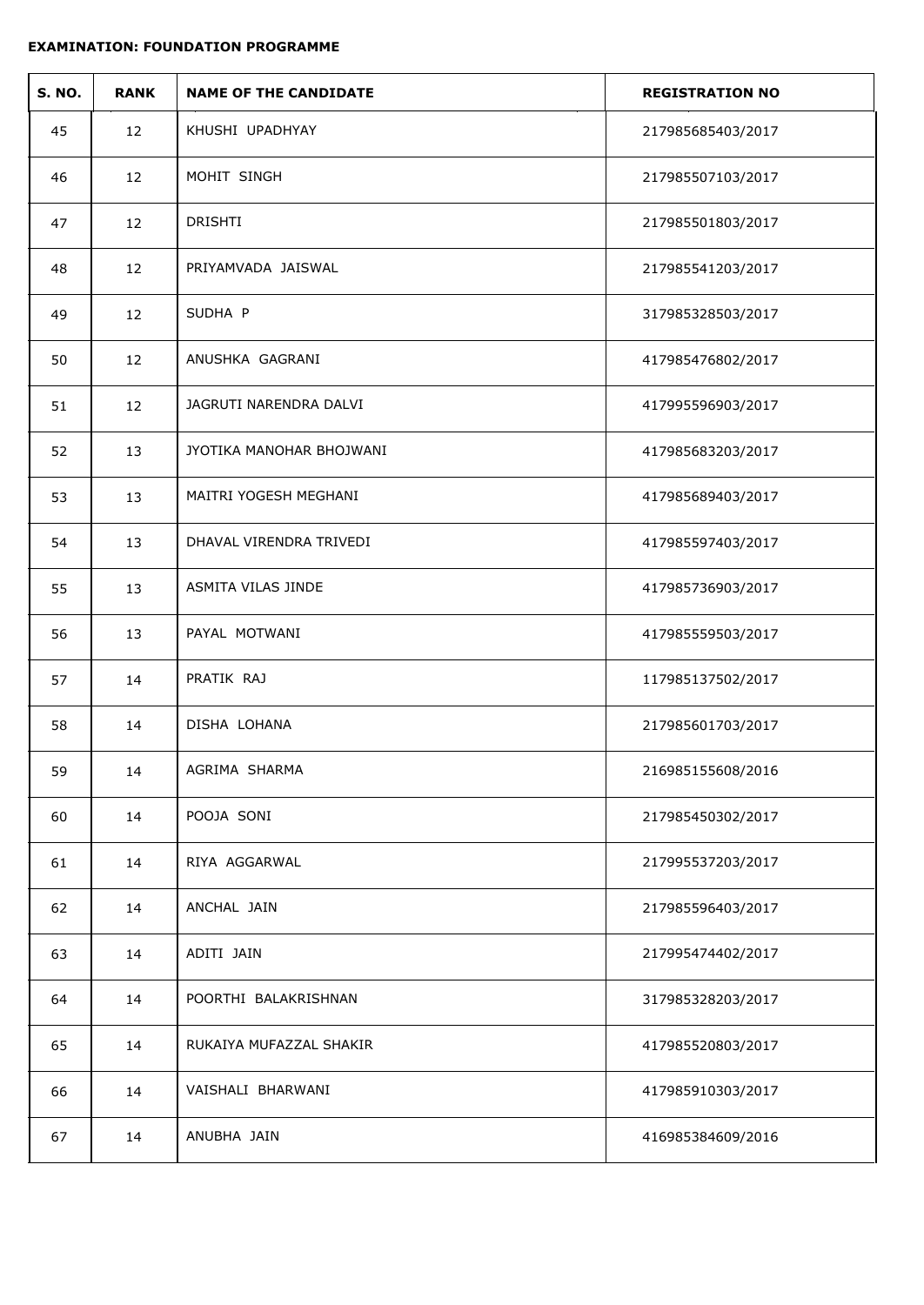| <b>S. NO.</b> | <b>RANK</b> | <b>NAME OF THE CANDIDATE</b> | <b>REGISTRATION NO</b> |
|---------------|-------------|------------------------------|------------------------|
| 68            | 14          | GAURAV BHATI                 | 417985956103/2017      |
| 69            | 14          | JAYASHREE RAJESH MAURYA      | 417985582603/2017      |
| 70            | 14          | DARSHANA RATILAL SURTI       | 417985831203/2017      |
| 71            | 14          | NIKITA GULSHAN NANDWANI      | 417995973403/2017      |
| 72            | 14          | PRAJYOT KRISHNA THAKUR       | 417985499403/2017      |
| 73            | 14          | MONALI SATISH KHANCHANDANI   | 417985551603/2017      |
| 74            | 14          | RISHIKA SACHDEVA             | 417985479202/2017      |
| 75            | 14          | ROMA SONU PATHAK             | 417985648003/2017      |
| 76            | 14          | RIYA JAIN                    | 417985493503/2017      |
| 77            | 15          | SAKSHI                       | 217985492203/2017      |
| 78            | 15          | KARTIK ADLAKHA               | 217985773003/2017      |
| 79            | 15          | KANIKA SHARMA                | 217985737903/2017      |
| 80            | 15          | UTSAV CHAUDHRY               | 217985676803/2017      |
| 81            | 15          | ARPIT JHANWAR                | 217985675503/2017      |
| 82            | 15          | SHAVEZ AHMED                 | 217985583503/2017      |
| 83            | 15          | NEHA BINNANI                 | 217985546603/2017      |
| 84            | 15          | KHADEEJA SHAMIM              | 217985690703/2017      |
| 85            | 15          | <b>JYOTI</b>                 | 217985685803/2017      |
| 86            | 15          | BHAVYA SINGAL                | 217985543203/2017      |
| 87            | 15          | SIVAKUMAR S                  | 317985373503/2017      |
| 88            | 15          | SHRUTI SARDA                 | 317985390703/2017      |
| 89            | 15          | STUTI KAUSHIK                | 416985408511/2016      |
| 90            | 15          | ADITYA CHAKRAVARTY           | 417985843503/2017      |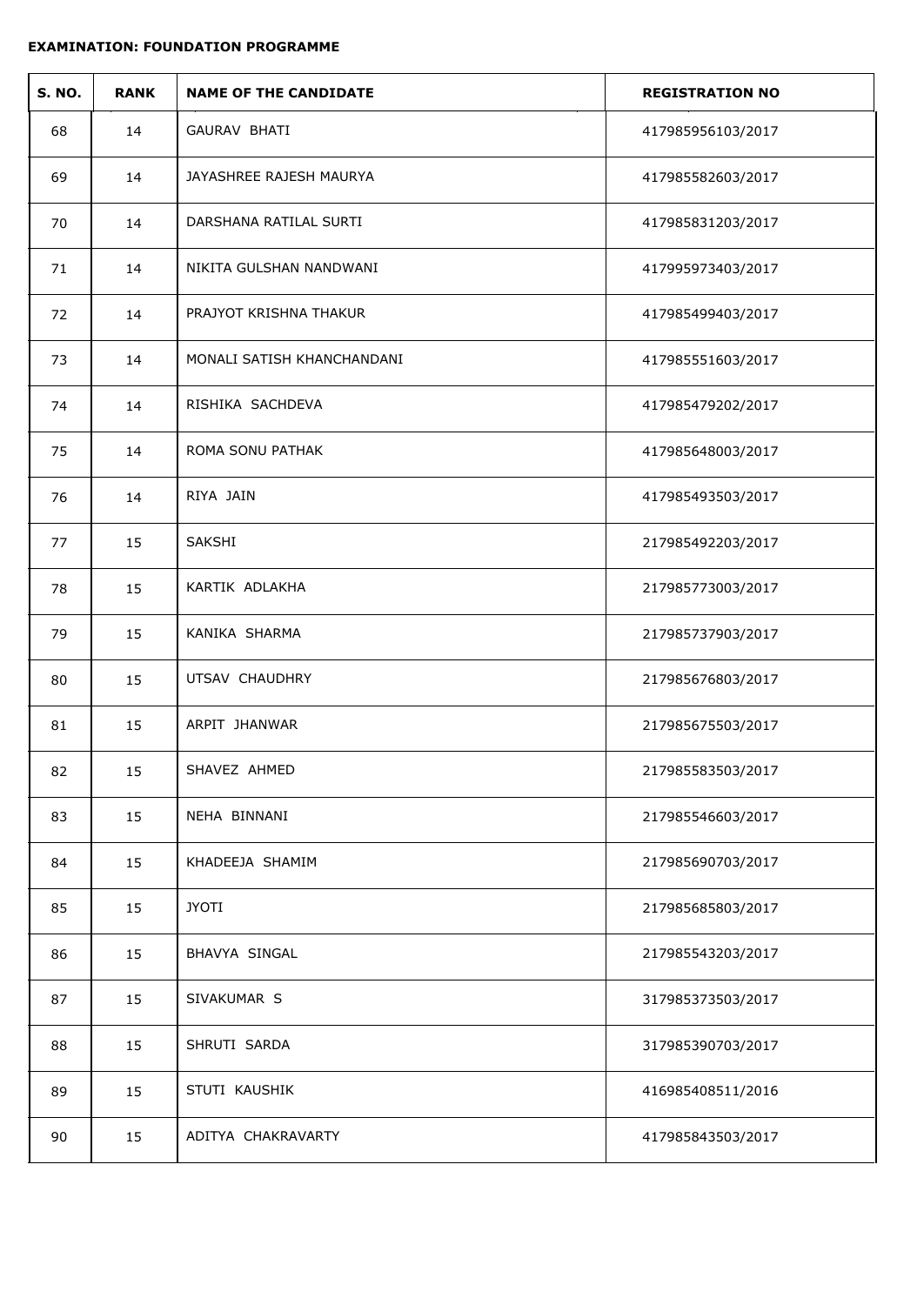| <b>S. NO.</b> | <b>RANK</b> | <b>NAME OF THE CANDIDATE</b> | <b>REGISTRATION NO</b> |
|---------------|-------------|------------------------------|------------------------|
| 91            | 15          | NIDHI PANDEY                 | 417985861203/2017      |
| 92            | 15          | JASPREET KAUR SALUJA         | 417985810303/2017      |
| 93            | 15          | <b>ASHWIN KHALE</b>          | 417985902903/2017      |
| 94            | 15          | MIHIR KHANDELWAL             | 417985859803/2017      |
| 95            | 15          | SHAKSHI MANISH JAIN          | 417985539703/2017      |
| 96            | 15          | MILIND RAMESH GUDLA          | 417985772103/2017      |
| 97            | 15          | VANDITA LALITBHAI TANK       | 417985499003/2017      |
| 98            | 15          | RIDDHI UDAY ATRAWALKAR       | 417985471502/2017      |
| 99            | 15          | PALLAVI SACHIN PARANJAPE     | 417985489403/2017      |
| 100           | 15          | ISHI PALIWAL                 | 417985547203/2017      |
| 101           | 15          | KAMLESH LAXMANBHAI BACHANI   | 417985419101/2017      |
| 102           | 16          | SOUMYA TAPARIA               | 116985118912/2016      |
| 103           | 16          | SHIVANI MIGLANI              | 217985628003/2017      |
| 104           | 16          | YUKTA GARG                   | 217985564103/2017      |
| 105           | 16          | VAISHALI NIJHAWAN            | 216985426412/2016      |
| 106           | 16          | NAITIK THAPA                 | 217985515503/2017      |
| 107           | 16          | DIVYANSHU AJMERA             | 217995630203/2017      |
| 108           | 16          | BHARAT MODI                  | 217985664003/2017      |
| 109           | 16          | MANISHA TOMER                | 217985713403/2017      |
| 110           | 16          | KUNAL JAIN                   | 217985487202/2017      |
| 111           | 16          | <b>TWINKLE YADAV</b>         | 217985723003/2017      |
| 112           | 16          | MEHAK MITTAL                 | 217985625103/2017      |
| 113           | 16          | <b>KIRAN</b>                 | 217985533403/2017      |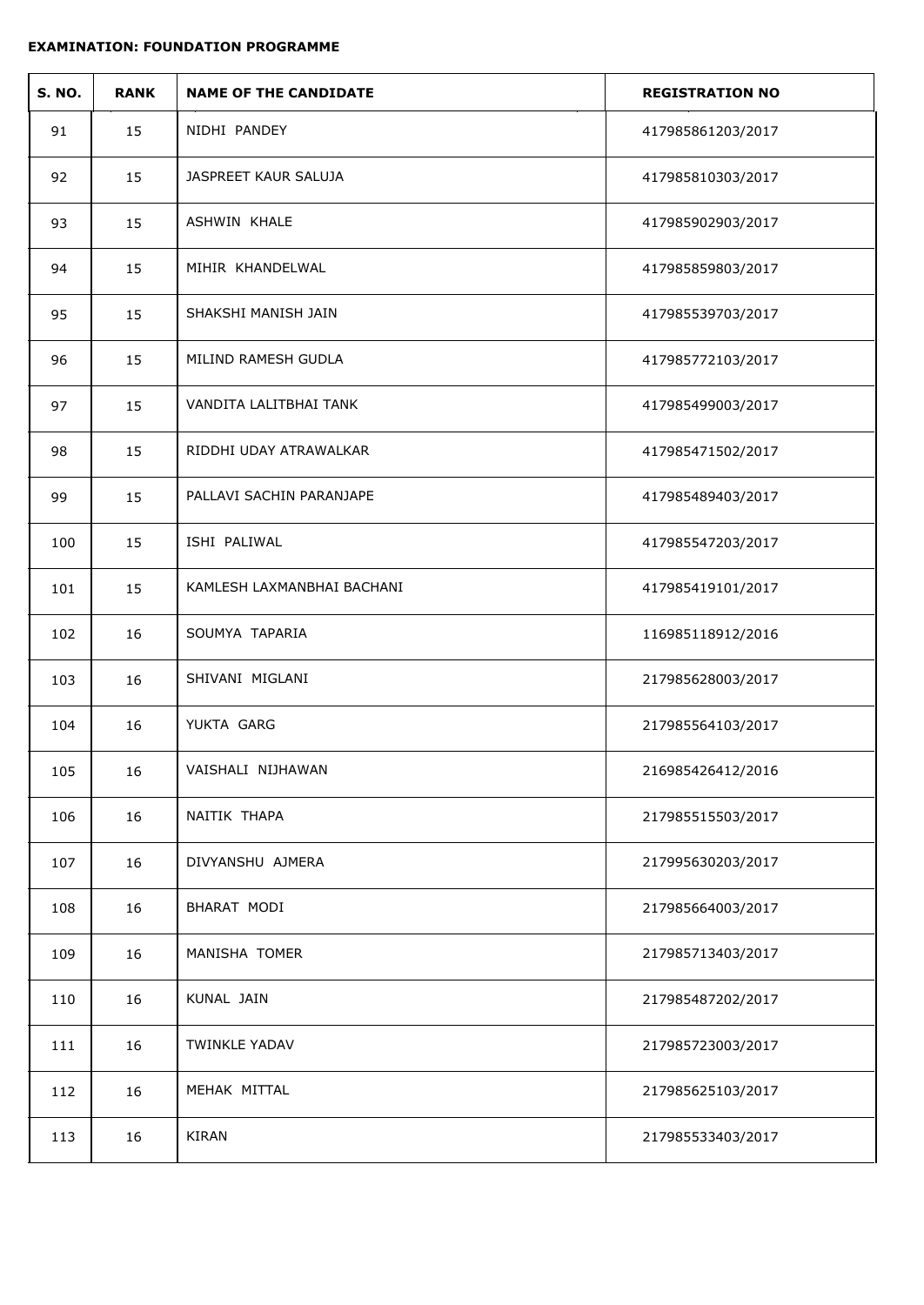| <b>S. NO.</b> | <b>RANK</b> | <b>NAME OF THE CANDIDATE</b> | <b>REGISTRATION NO</b> |
|---------------|-------------|------------------------------|------------------------|
| 114           | 16          | CHELSI JAIN                  | 217985758003/2017      |
| 115           | 16          | PADMASHREE PAI M             | 317985397703/2017      |
| 116           | 16          | BHAVIKA SUNILKUMAR HEMNANI   | 417985949003/2017      |
| 117           | 16          | DIVYA SABOO                  | 417985505803/2017      |
| 118           | 16          | NEHA MANGAL                  | 417985810703/2017      |
| 119           | 16          | MANSEE ARAN                  | 417985675103/2017      |
| 120           | 16          | ALIYAJAMAL RIZWAN THAKUR     | 417985432302/2017      |
| 121           | 16          | <b>SOLOMON MATHI</b>         | 417985551403/2017      |
| 122           | 16          | PRIYAL RASHMIKANT CHITRODA   | 417985445902/2017      |
| 123           | 16          | HIRAL JITENDRA SOMMANEK      | 417995642503/2017      |
| 124           | 16          | KSHAMA SUBHASH ALGURE        | 417995756903/2017      |
| 125           | 16          | NIKHIL ARVIND KONDEWAR       | 417995452602/2017      |
| 126           | 16          | ARYAN REDDY LOKA             | 317985350103/2017      |
| 127           | 16          | RIYA KISHIN LULLA            | 417985473502/2017      |
| 128           | 16          | RUCHI BUDHRANI               | 416985416712/2016      |
| 129           | 16          | OMPRAKASH JAGMAL JAT         | 417985874103/2017      |
| 130           | 17          | SHUBHAM SHRIVASTAVA          | 217985617103/2017      |
| 131           | 17          | HIMANSHI GUPTA               | 217985731803/2017      |
| 132           | 17          | AKANSHA GARG                 | 217985700903/2017      |
| 133           | 17          | ANJALI SAINI                 | 217985499203/2017      |
| 134           | 17          | MANSI BANSAL                 | 217985516403/2017      |
| 135           | 17          | AARTI LALWANI                | 217985491703/2017      |
| 136           | 17          | SUNIDHI                      | 217985673303/2017      |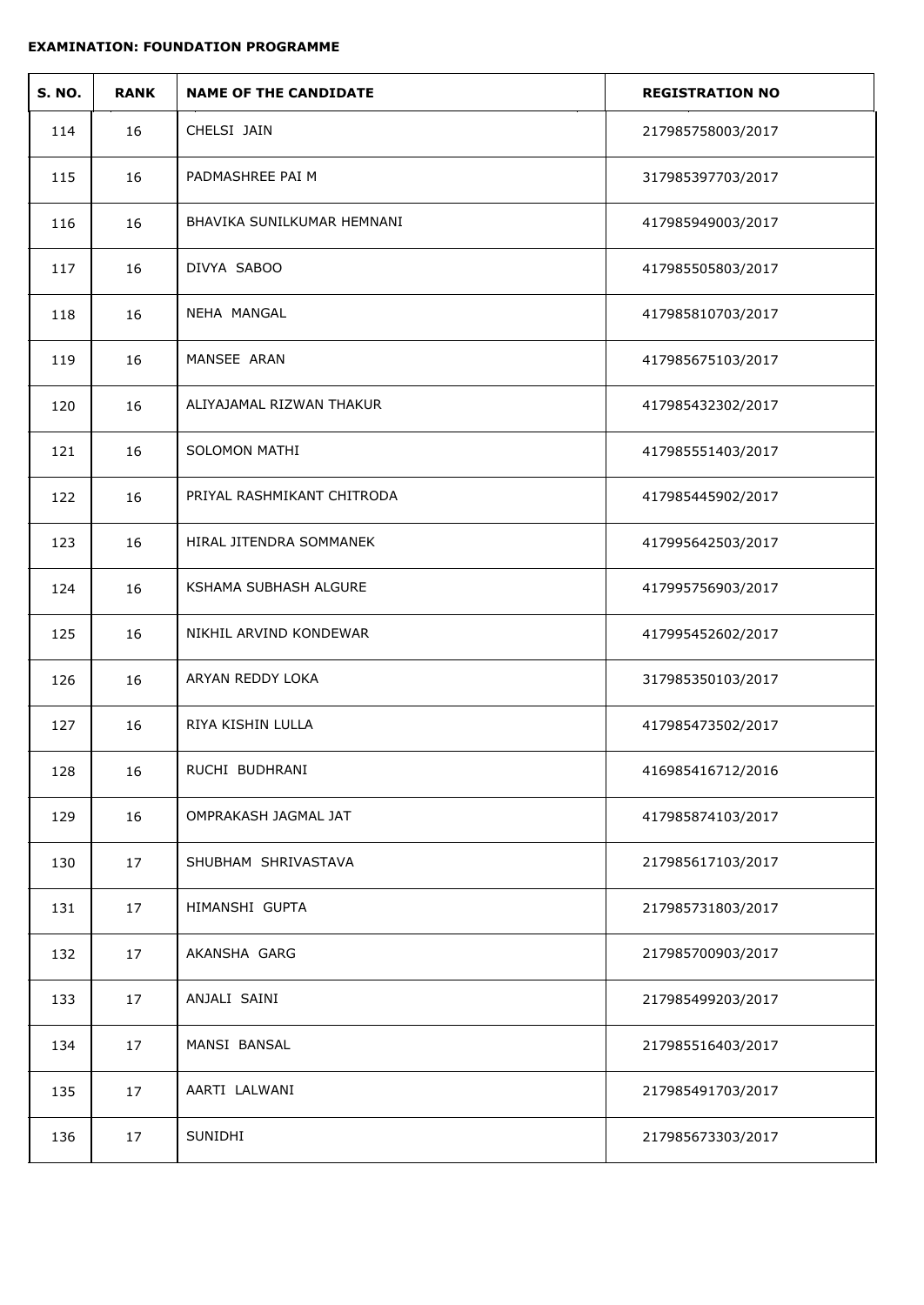| <b>S. NO.</b> | <b>RANK</b> | <b>NAME OF THE CANDIDATE</b>  | <b>REGISTRATION NO</b> |
|---------------|-------------|-------------------------------|------------------------|
| 137           | 17          | KEERTHANA GAJENDIRAN          | 317985343403/2017      |
| 138           | 17          | SRUTHI SINDHU                 | 317985413303/2017      |
| 139           | 17          | <b>NISHI</b>                  | 417985679803/2017      |
| 140           | 17          | NEHA MUGAL                    | 417985942303/2017      |
| 141           | 17          | SANAD GAJWANI                 | 417985663703/2017      |
| 142           | 17          | TEJASHREE SADANAND SHETTY     | 417985680703/2017      |
| 143           | 17          | <b>DIXITA SURESH GAWAS</b>    | 417985680503/2017      |
| 144           | 17          | RAJ MANSUKH GALA              | 417985449302/2017      |
| 145           | 17          | KIRTI YOGESH GOHIL            | 417985630303/2017      |
| 146           | 17          | JANVI AJWANI                  | 417985564503/2017      |
| 147           | 17          | SAILEE GOPAL NEMLEKAR         | 417995638503/2017      |
| 148           | 17          | URVASHI SHAILENDRAKUMAR DUBEY | 416985408711/2016      |
| 149           | 17          | DHRUVIN JATINBHAI MARTHAK     | 417985774203/2017      |
| 150           | 17          | NAMITA MITTAL                 | 417985554903/2017      |
| 151           | 17          | KAVYA RADHAKRISHNAN ASSARI    | 417995595803/2017      |
| 152           | 17          | ATHARVA SANDEEP SALVI         | 417985768303/2017      |
| 153           | 17          | YUGAL PRAVIN PADHARIYA        | 417985758803/2017      |
| 154           | 18          | HARMEET KAUR SAINI            | 217985718403/2017      |
| 155           | 18          | PRIYA JINDAL                  | 217985727203/2017      |
| 156           | 18          | <b>GUNJAN CHAWALA</b>         | 217985685703/2017      |
| 157           | 18          | MITALI SHARMA                 | 217985554103/2017      |
| 158           | 18          | SIMRAN PANWAR                 | 217985489103/2017      |
| 159           | 18          | HARSHITA LALWANI              | 217985704603/2017      |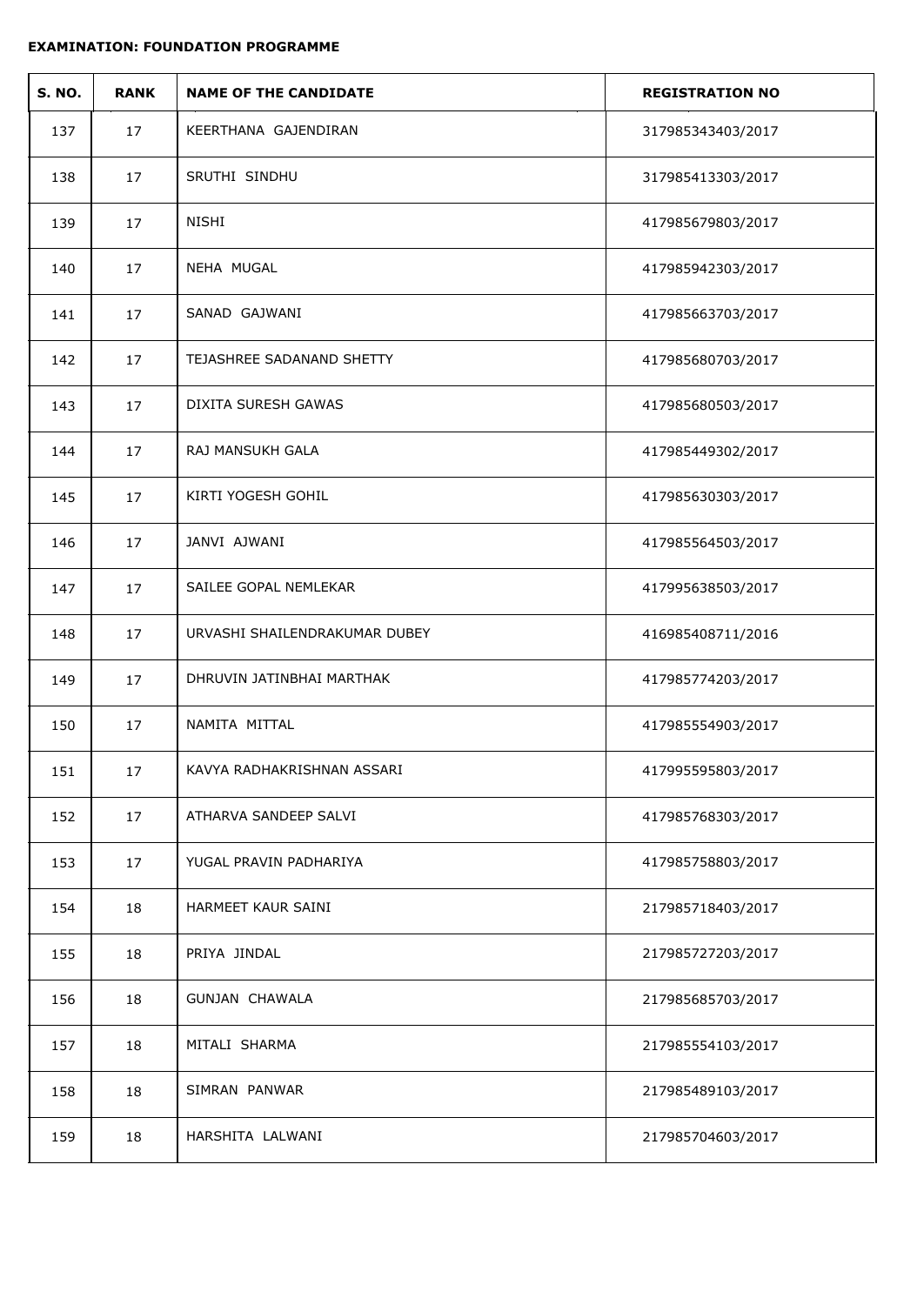| <b>S. NO.</b> | <b>RANK</b> | <b>NAME OF THE CANDIDATE</b> | <b>REGISTRATION NO</b> |
|---------------|-------------|------------------------------|------------------------|
| 160           | 18          | SUJAN N HEGDE                | 317985383503/2017      |
| 161           | 18          | SAHANA KAMATH                | 317985385003/2017      |
| 162           | 18          | JAHANVI KALANI               | 417985502203/2017      |
| 163           | 18          | ABI SARAWAGI                 | 417985620003/2017      |
| 164           | 18          | TAMANNA GANGWAL              | 417985785703/2017      |
| 165           | 18          | NEHA NITIN GALGALEKAR        | 417985625103/2017      |
| 166           | 18          | ATIK GANDHI                  | 417985832403/2017      |
| 167           | 18          | AAYUSH KAMEDIYA              | 417985484802/2017      |
| 168           | 18          | SNEHAL BHUPENDRA CHAUDHARI   | 417985500103/2017      |
| 169           | 18          | MAHITI HERMANN RATH          | 417985626903/2017      |
| 170           | 18          | HETAVI RUPESH SARVAIYA       | 417985550903/2017      |
| 171           | 18          | KUNDAN MANOHAR KOLI          | 417985499303/2017      |
| 172           | 18          | POOJA SURESH NAKHUVA         | 417985736003/2017      |
| 173           | 18          | DEVANG NILESH THAKKAR        | 417985457002/2017      |
| 174           | 18          | PARTH VIJAY VED              | 417985635103/2017      |
| 175           | 18          | NEHA JAYESH PATEL            | 417995596803/2017      |
| 176           | 18          | KRUSHI SANTOSHKUMAR SADANA   | 417985791603/2017      |
| 177           | 19          | DIMPLE SONTHALIA             | 117995176303/2017      |
| 178           | 19          | LAXMAN SINGH                 | 217985475702/2017      |
| 179           | 19          | RIYA BATRA                   | 217995630103/2017      |
| 180           | 19          | ADITY GARG                   | 217985583403/2017      |
| 181           | 19          | PURVI MALHOTRA               | 217985735103/2017      |
| 182           | 19          | DIVYANSH SAXENA              | 217985675103/2017      |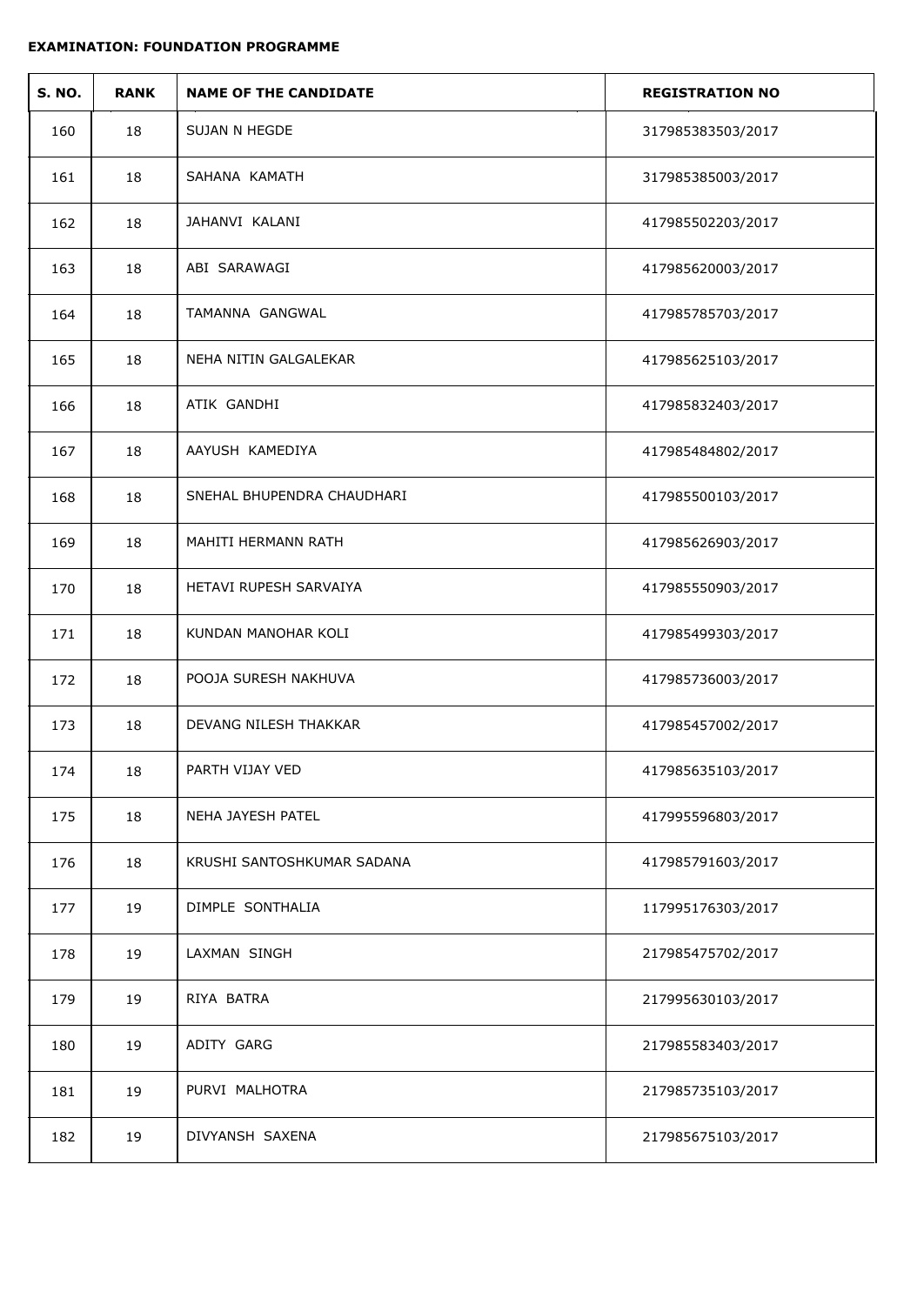| <b>S. NO.</b> | <b>RANK</b> | <b>NAME OF THE CANDIDATE</b>   | <b>REGISTRATION NO</b> |
|---------------|-------------|--------------------------------|------------------------|
| 183           | 19          | SHREEDHAR HERAMBHA HEGDE       | 317985367903/2017      |
| 184           | 19          | MEHABOOBSAB MAHMADGOUS CHALYAL | 317985317203/2017      |
| 185           | 19          | REEYA DILIP KOTHARI            | 417995656503/2017      |
| 186           | 19          | SHIVANI JAIN                   | 417985496203/2017      |
| 187           | 19          | SIDDHI KUKADE                  | 417985456502/2017      |
| 188           | 19          | ASTHA NAGAR                    | 417985529503/2017      |
| 189           | 19          | SHWETAB RAKESH SINGH           | 417985556203/2017      |
| 190           | 19          | YUVIKA SANJAY TAANK            | 417985737703/2017      |
| 191           | 19          | JAGRUTI KISAN BHAVEKAR         | 417985816103/2017      |
| 192           | 19          | SAMPADA SHRIPAD SHETE          | 417995657703/2017      |
| 193           | 19          | SAMPADA PRASAD JOSHI           | 417985628703/2017      |
| 194           | 19          | LAVISH VYAS                    | 417985666203/2017      |
| 195           | 19          | MADHURA NITIN MOHARIR          | 417985631903/2017      |
| 196           | 19          | PREETHA RAJESH KUMAR           | 417985495203/2017      |
| 197           | 19          | SHIVANI PATIDAR                | 417985947803/2017      |
| 198           | 19          | AMISHA KOTHARI                 | 417985496403/2017      |
| 199           | 19          | NISARG AMISH SHAH              | 417985547703/2017      |
| 200           | 19          | KAMLA JAGDISH BAYAD            | 417985447202/2017      |
| 201           | 19          | NEHA MANOHAR JHAMTANI          | 417985446402/2017      |
| 202           | 20          | DEEPALI KUMARI                 | 117985148203/2017      |
| 203           | 20          | JAGRITI VIJ                    | 217985570203/2017      |
| 204           | 20          | AKSHITA CHADHA                 | 217985545003/2017      |
| 205           | 20          | HIMANSHI CHAUDHARY             | 217995588003/2017      |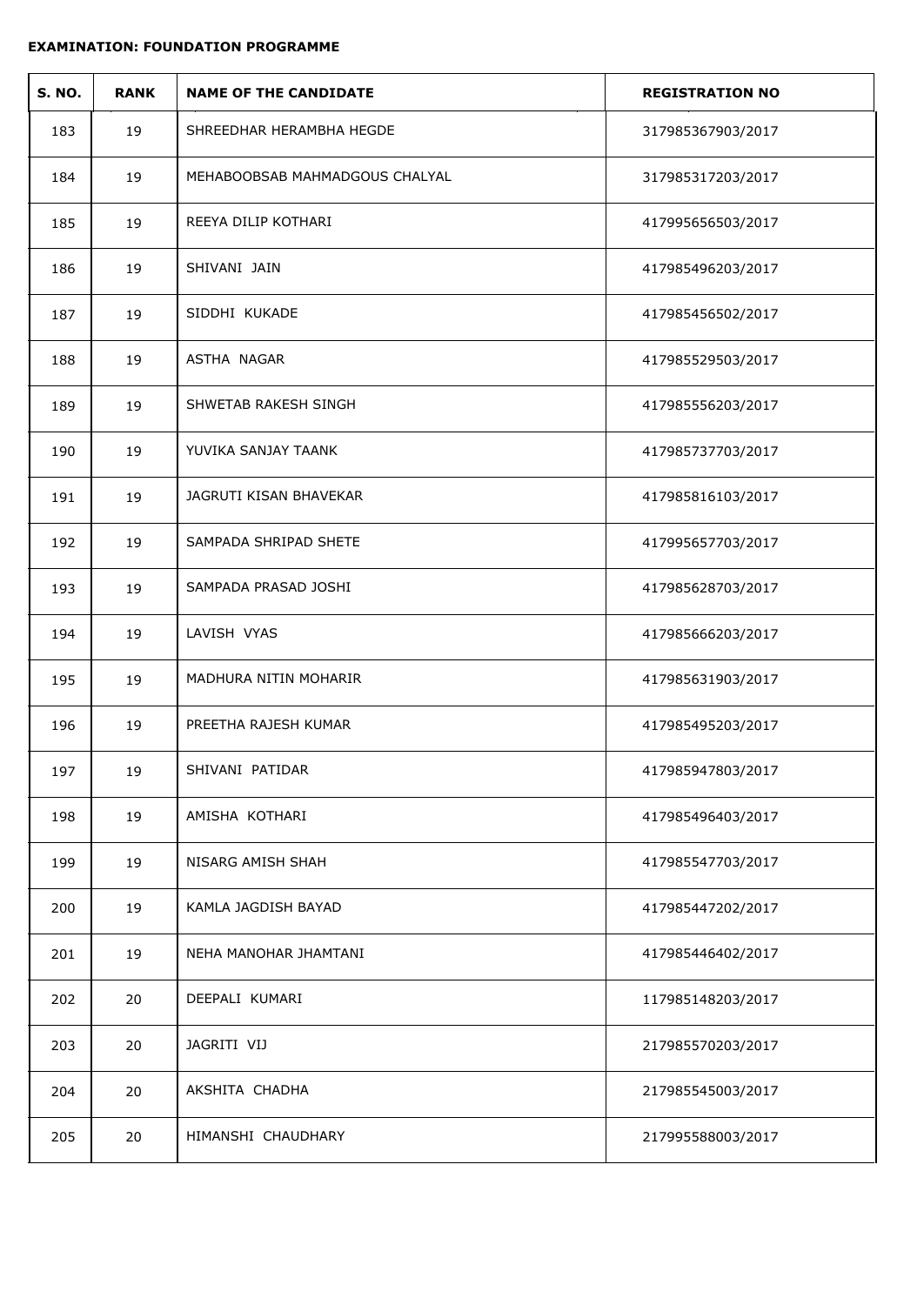| <b>S. NO.</b> | <b>RANK</b> | <b>NAME OF THE CANDIDATE</b>  | <b>REGISTRATION NO</b> |
|---------------|-------------|-------------------------------|------------------------|
| 206           | 20          | RUPALI SHARMA                 | 217985731903/2017      |
| 207           | 20          | SUNNY BANSAL                  | 217985466302/2017      |
| 208           | 20          | DINKY JINDAL                  | 217985434001/2017      |
| 209           | 20          | SIVARAMAN N                   | 317985431903/2017      |
| 210           | 20          | SHREYA K SHETTY               | 317985313403/2017      |
| 211           | 20          | VIVEKA KV                     | 317985394603/2017      |
| 212           | 20          | HARVANI RIYA NARESHKUMAR      | 417985887703/2017      |
| 213           | 20          | SONIYA DHANRAJBHAI THAKKAR    | 417985833903/2017      |
| 214           | 20          | DIVYANSHI JOSHI               | 417985876103/2017      |
| 215           | 20          | SUMIT PATEL                   | 417985950103/2017      |
| 216           | 20          | SHIMONI AMIT PARIKH           | 417985793103/2017      |
| 217           | 20          | NEHA SHRIKANT GHADI           | 417985857803/2017      |
| 218           | 20          | JANHAVI JAYRAM HIRLEKAR       | 417985469702/2017      |
| 219           | 20          | SURAJ SHAITANSINGH RAJPUROHIT | 417985701503/2017      |
| 220           | 20          | MINAL SURENDRA JAIN           | 417995989203/2017      |
| 221           | 20          | DHAVAL SANJAY MODY            | 417985709003/2017      |
| 222           | 20          | <b>TUSHTI SHARMA</b>          | 417985469102/2017      |
| 223           | 21          | NIMISHA JAIN                  | 217985433901/2017      |
| 224           | 21          | NAINA GUPTA                   | 217985461302/2017      |
| 225           | 21          | MANSI JAIN                    | 217985570803/2017      |
| 226           | 21          | MANISHA BHATIA                | 217985462402/2017      |
| 227           | 21          | AKRITI VERMA                  | 217985583203/2017      |
| 228           | 21          | SHIVANI JINDAL                | 217985652103/2017      |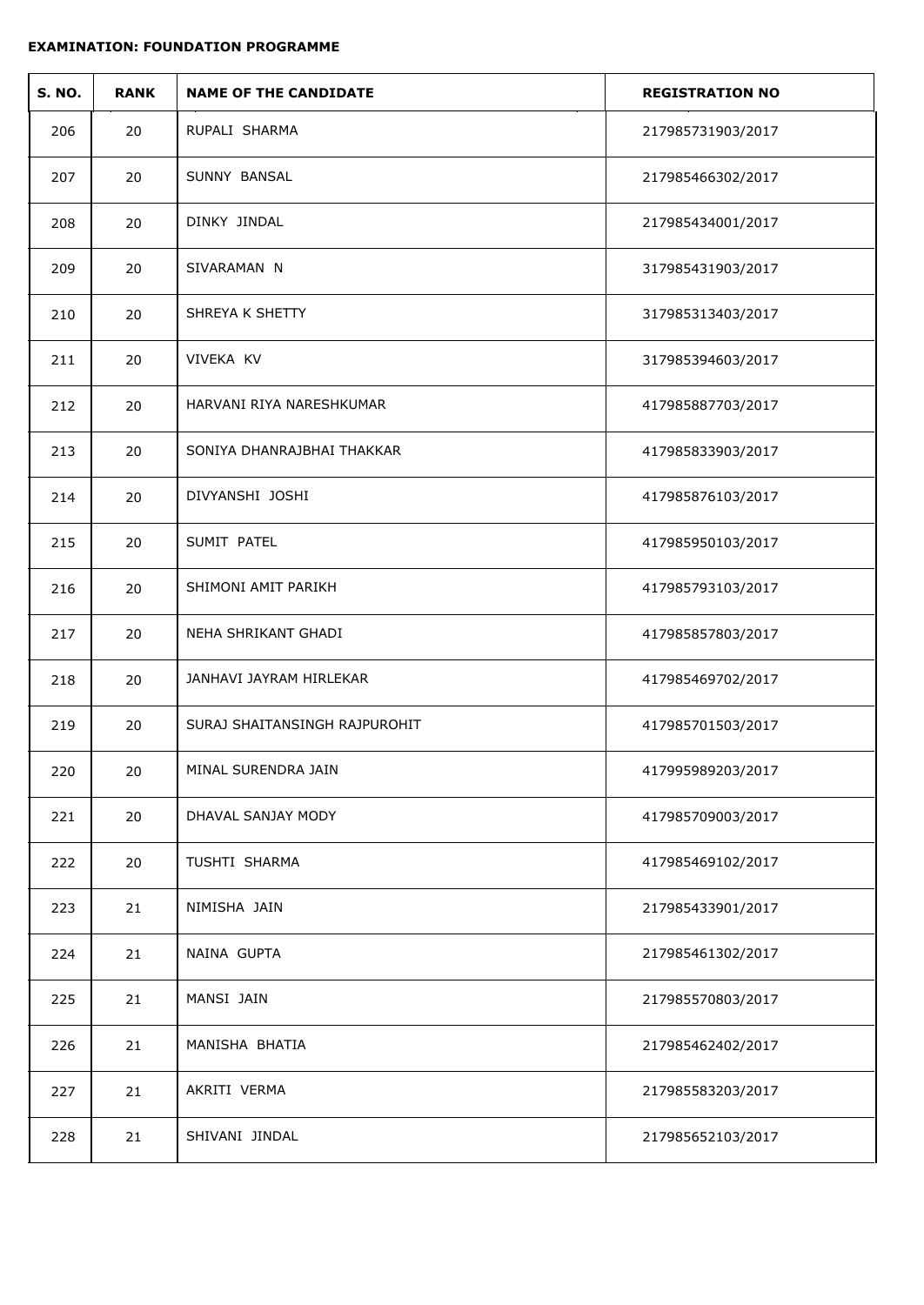| <b>S. NO.</b> | <b>RANK</b> | <b>NAME OF THE CANDIDATE</b> | <b>REGISTRATION NO</b> |
|---------------|-------------|------------------------------|------------------------|
| 229           | 21          | <b>RIYA</b>                  | 217985653503/2017      |
| 230           | 21          | HRITIKA VERMA                | 217985744503/2017      |
| 231           | 21          | SEJAL AGRAWAL                | 317985364103/2017      |
| 232           | 21          | APARNA KANNAPPAN             | 417985714003/2017      |
| 233           | 21          | AASHI NEEMA                  | 417985493903/2017      |
| 234           | 21          | KAJAL JAIN                   | 417985798303/2017      |
| 235           | 21          | DHAIRYA ARVIND CHHEDA        | 417985655903/2017      |
| 236           | 21          | NEHA AMAR YADAV              | 417985706803/2017      |
| 237           | 21          | DHWANI DHIREN VORA           | 417995971503/2017      |
| 238           | 21          | SHRUTI KALPESH SHAH          | 417985456302/2017      |
| 239           | 21          | ANKITA MURARKA               | 417985787503/2017      |
| 240           | 21          | SIDDHI SANJAY KASHIKAR       | 417995974603/2017      |
| 241           | 21          | SNEHA SHRIKANT SHIRKE        | 417985560503/2017      |
| 242           | 21          | TANYA KHANDELWAL             | 417985433902/2017      |
| 243           | 21          | AKANKSHA LAXMAN PARHAD       | 417985801803/2017      |
| 244           | 21          | ANVAY ANIL PAWAR             | 417985645303/2017      |
| 245           | 21          | PRATHAMESH UMESH PATHAK      | 417985529903/2017      |
| 246           | 21          | MANASI GANESH KULKARNI       | 417985486003/2017      |
| 247           | 21          | ADITI SAIN                   | 417985671403/2017      |
| 248           | 21          | DEEPANSHI AGRAWAL            | 417985447702/2017      |
| 249           | 21          | SHALINI H KOTIAN             | 417985684703/2017      |
| 250           | 21          | SHEKHAR ATUL PANSE           | 417985708503/2017      |
| 251           | 22          | PRIYAL AGRAWAL               | 417985495803/2017      |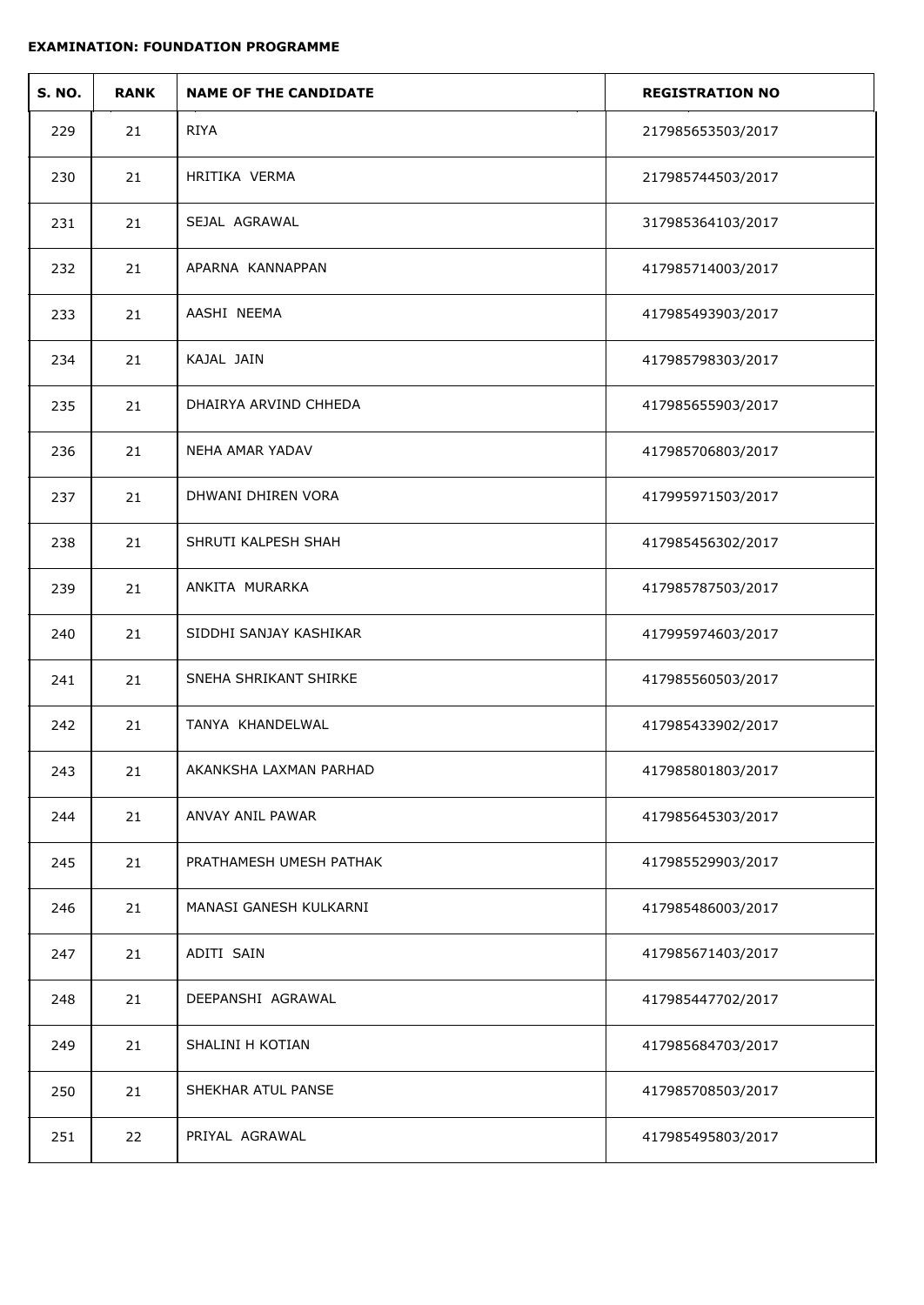| <b>S. NO.</b> | <b>RANK</b> | <b>NAME OF THE CANDIDATE</b> | <b>REGISTRATION NO</b> |
|---------------|-------------|------------------------------|------------------------|
| 252           | 22          | BHAWNA SINGH                 | 117985204103/2017      |
| 253           | 22          | NISHA CHAUHAN                | 417985446702/2017      |
| 254           | 22          | POOJA GUPTA                  | 217985638203/2017      |
| 255           | 22          | VIRAT SETHI                  | 217985743503/2017      |
| 256           | 22          | STUTI AGARWAL                | 217985605003/2017      |
| 257           | 22          | SAKSHI SINGH                 | 217985566003/2017      |
| 258           | 22          | SAKSHI LEKHWANI              | 217985532503/2017      |
| 259           | 22          | SRASHTI SINGH                | 217985686203/2017      |
| 260           | 22          | MUSKAN WADHWA                | 217985667003/2017      |
| 261           | 22          | JYOTIKA GROVER               | 217985571403/2017      |
| 262           | 22          | JASHAN JINDAL                | 217985466502/2017      |
| 263           | 22          | SWATI SINGH                  | 217985600003/2017      |
| 264           | 22          | NEETHU FRANCIS               | 317985339003/2017      |
| 265           | 22          | RIA NARESH SANTWANI          | 417985762903/2017      |
| 266           | 22          | <b>GUNJAN BHAGTANI</b>       | 417985571403/2017      |
| 267           | 22          | MANSI BIRLA                  | 417985481602/2017      |
| 268           | 22          | DEVIKA DEVENDRA PARMAR       | 417995617603/2017      |
| 269           | 22          | NIKITA SATISH SAWANT         | 417985428101/2017      |
| 270           | 22          | NEHA SANJAY GUPTA            | 417995725203/2017      |
| 271           | 22          | POOJA NARAYAN PANIGRAHI      | 417985821603/2017      |
| 272           | 22          | TULNA SHAH                   | 417985533603/2017      |
| 273           | 22          | ZEESHAL PRITESH SHAH         | 417985431902/2017      |
| 274           | 22          | NIKITA UPADHAYAY             | 417985826103/2017      |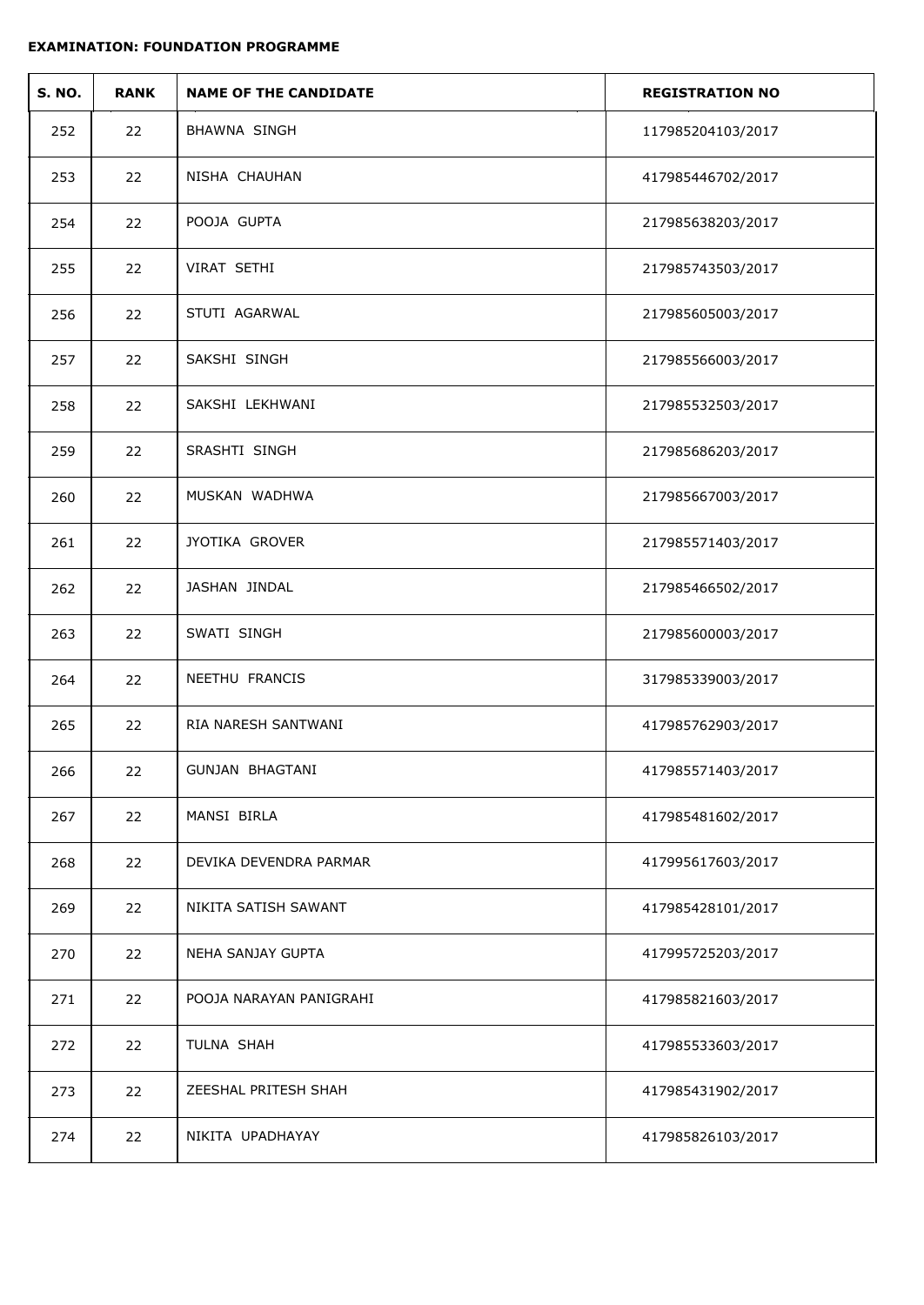| <b>S. NO.</b> | <b>RANK</b> | <b>NAME OF THE CANDIDATE</b>   | <b>REGISTRATION NO</b> |
|---------------|-------------|--------------------------------|------------------------|
| 275           | 22          | VISMAYA VISWAMBHARAN PISHARODY | 417985474302/2017      |
| 276           | 22          | SMITH HARESH MITHANI           | 417985740603/2017      |
| 277           | 23          | HRITIK JAIN                    | 217985703803/2017      |
| 278           | 23          | VARSHA JAIN                    | 217985586403/2017      |
| 279           | 23          | PULKIT CHAUHAN                 | 217985703403/2017      |
| 280           | 23          | SIMRAN SARAWAGI                | 217985534503/2017      |
| 281           | 23          | SHIVANI SHARMA                 | 217985520603/2017      |
| 282           | 23          | PREETI SINGH                   | 217985638703/2017      |
| 283           | 23          | UTKARSH PANDEY                 | 217985559603/2017      |
| 284           | 23          | <b>AYSHA</b>                   | 217985453002/2017      |
| 285           | 23          | URVI MALI                      | 217985519503/2017      |
| 286           | 23          | JAYANI SHAUNAK DAKWALA         | 416983223206/2016      |
| 287           | 23          | MADHURI GUPTA                  | 417985512303/2017      |
| 288           | 23          | ANJALI JHAWAR                  | 417985488303/2017      |
| 289           | 23          | SADGEE TAYAL                   | 417985598303/2017      |
| 290           | 23          | AKSHAYA RENGAN                 | 417985950703/2017      |
| 291           | 23          | ANGI YOGESH SANGHVI            | 417995997803/2017      |
| 292           | 23          | JENIFER ADIL MOGRELIA          | 417985749003/2017      |
| 293           | 23          | HEMANSHI LAJESH LODAYA         | 417995590603/2017      |
| 294           | 23          | NANDAN SANDEEP SAMANT          | 417985697003/2017      |
| 295           | 23          | AAYUSH ASHOK JAIN              | 417985467502/2017      |
| 296           | 23          | TWINKAL JANBANDHU              | 417985841403/2017      |
| 297           | 23          | KHUSAL PRAKASHBHAI TALAVIYA    | 417985418801/2017      |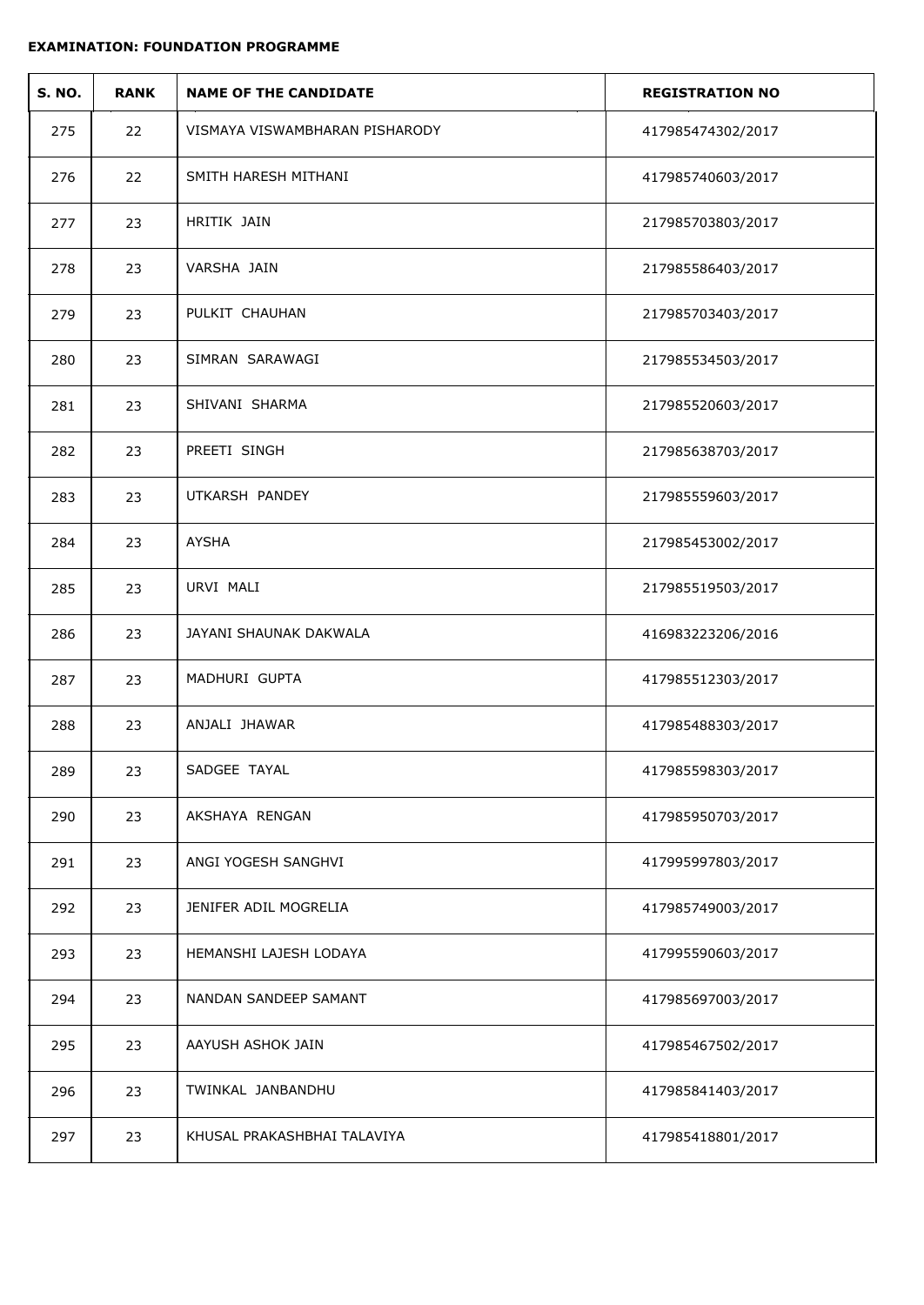| <b>S. NO.</b> | <b>RANK</b> | <b>NAME OF THE CANDIDATE</b> | <b>REGISTRATION NO</b> |
|---------------|-------------|------------------------------|------------------------|
| 298           | 23          | MAYURI                       | 416985410711/2016      |
| 299           | 23          | HARSHAL CHUDAMAN BHARAMBE    | 417985514003/2017      |
| 300           | 23          | MANDAR EKNATH GOLVANKAR      | 417985606103/2017      |
| 301           | 23          | MANISHREE SAMAL              | 417985880503/2017      |
| 302           | 23          | HARSHA KHATRI                | 417985759703/2017      |
| 303           | 23          | RAKSHA BHOJRAJ SHETTY        | 417985950603/2017      |
| 304           | 23          | SHRIRAJ DINKAR JADHAV        | 417985535903/2017      |
| 305           | 24          | HARSHITA DHELIA              | 217985478002/2017      |
| 306           | 24          | NIKITA JAISWAL               | 116985052709/2016      |
| 307           | 24          | SAYAN MONDAL                 | 116995117912/2016      |
| 308           | 24          | PALAK SONI                   | 217985639703/2017      |
| 309           | 24          | NOOPUR KUMARI                | 116981074903/2016      |
| 310           | 24          | RITIK MUNJAL                 | 217985499303/2017      |
| 311           | 24          | MUSKAN SINHA                 | 217985730503/2017      |
| 312           | 24          | AKRITI GUPTA                 | 217985590903/2017      |
| 313           | 24          | KSHITIZ TAYAL                | 217995493903/2017      |
| 314           | 24          | GARIMA KOTHARI               | 217985473102/2017      |
| 315           | 24          | SAGAR KUMAR                  | 217985462502/2017      |
| 316           | 24          | NUPUR CHOPRA                 | 217995786003/2017      |
| 317           | 24          | LADLI VINAIK                 | 217985475902/2017      |
| 318           | 24          | THANUJA SAGAR K              | 317985413403/2017      |
| 319           | 24          | MAHALAKSHMI PARTHASARATHY    | 317985347603/2017      |
| 320           | 24          | DHYANESHWAR G                | 317985363403/2017      |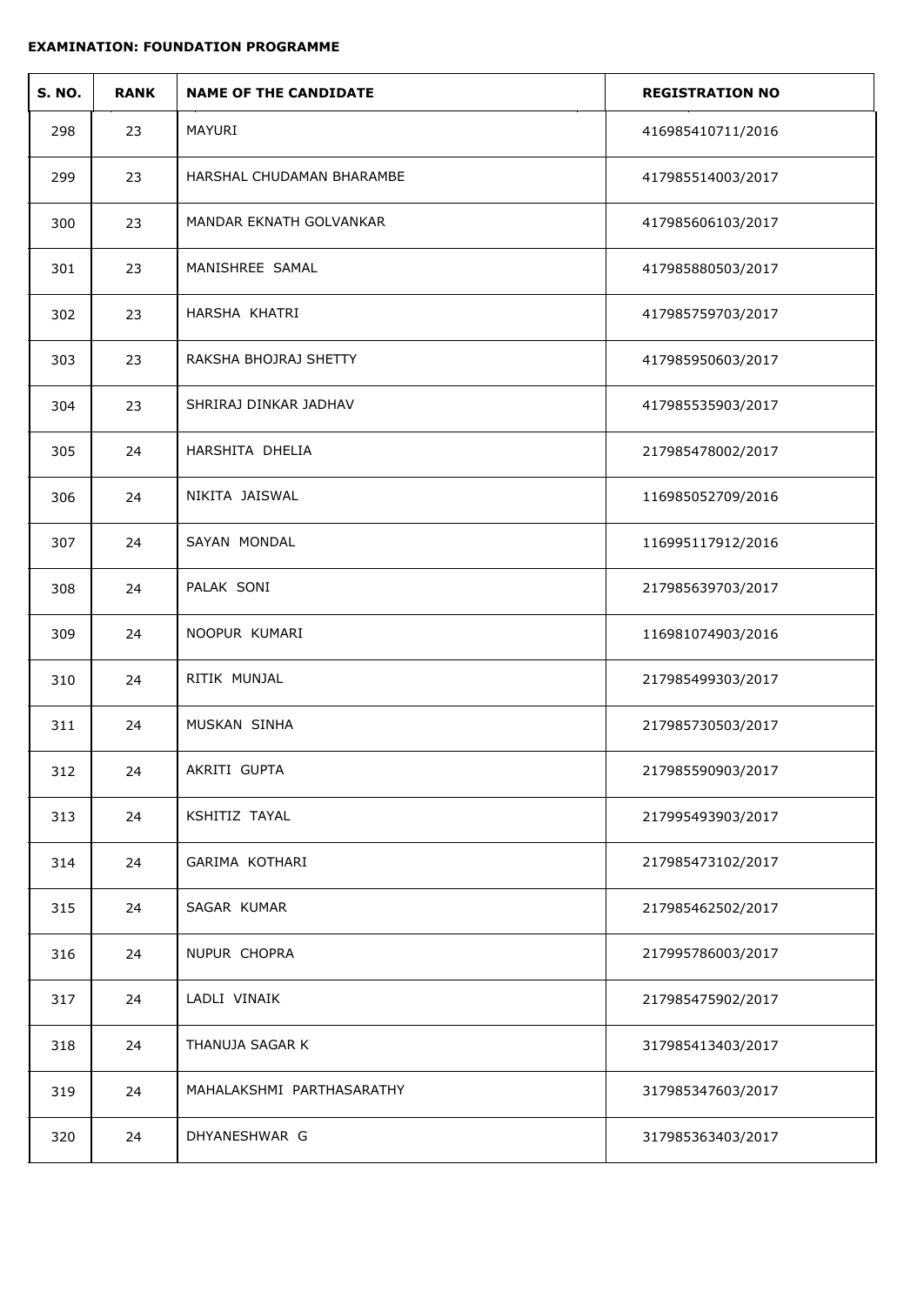| <b>S. NO.</b> | <b>RANK</b> | <b>NAME OF THE CANDIDATE</b>  | <b>REGISTRATION NO</b> |
|---------------|-------------|-------------------------------|------------------------|
| 321           | 24          | DHANYA D BANGERA              | 317985309503/2017      |
| 322           | 24          | ANJALI YADAV                  | 217985491403/2017      |
| 323           | 24          | NEHAL HARESHBHAI KOTHARI      | 417985512203/2017      |
| 324           | 24          | RIYA KEYURKUMAR SHAH          | 417985519603/2017      |
| 325           | 24          | FARHAD BANU                   | 417985666103/2017      |
| 326           | 24          | SUNANDA JOSHI                 | 417985874903/2017      |
| 327           | 24          | SALONI RATHOD                 | 417985495903/2017      |
| 328           | 24          | JAYANT MODI                   | 417985605603/2017      |
| 329           | 24          | <b>GYANESH RAMESH TULSANI</b> | 417995975603/2017      |
| 330           | 24          | NIKITA SANJAY AMBAVALE        | 417985516603/2017      |
| 331           | 24          | AAYUSH SHAH                   | 417985426701/2017      |
| 332           | 24          | JAY RAJESH JADAV              | 417985490102/2017      |
| 333           | 24          | ROHINA YUSUF MEMON            | 417985671903/2017      |
| 334           | 24          | KAVITA SURESH KAMALAPURKAR    | 417985436702/2017      |
| 335           | 24          | ALOK SAJU                     | 417985708803/2017      |
| 336           | 24          | PRAKHAR GODRE                 | 417985695703/2017      |
| 337           | 24          | RAJLAXMI BASANTKUMAR BAGRI    | 417985706103/2017      |
| 338           | 24          | ASHI PRADEEP JAIN             | 417985457502/2017      |
| 339           | 24          | MINAL CHANDRAKANT SONAR       | 417985800903/2017      |
| 340           | 24          | <b>GIRIJA SANTOSH CHAVAN</b>  | 417985729803/2017      |
| 341           | 24          | ANUJ BRIJGOPAL LOYA           | 417985531503/2017      |
| 342           | 24          | SHEJAL JAIN                   | 417985484202/2017      |
| 343           | 24          | DEEPALI MAHESHWARI            | 417985704803/2017      |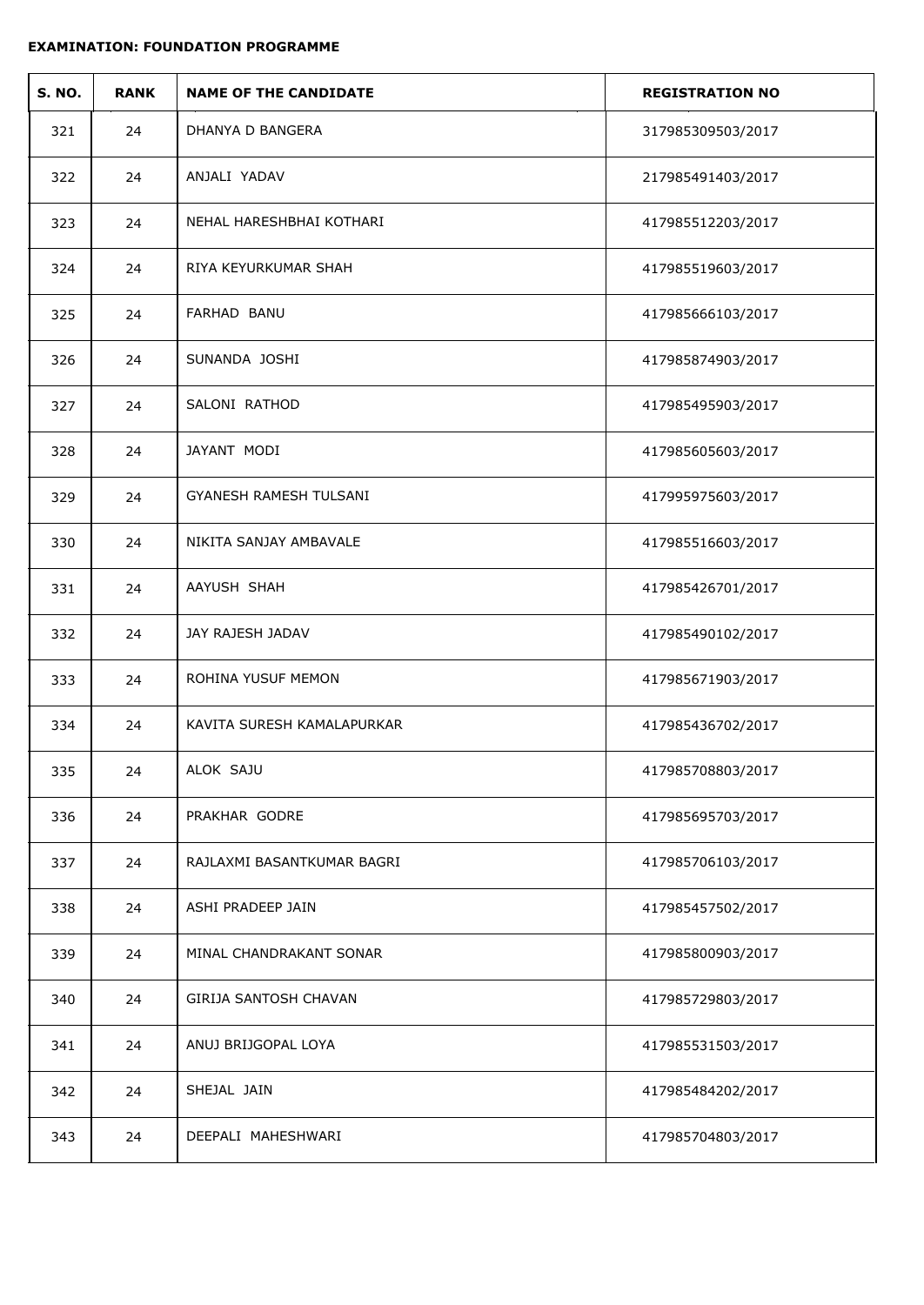| <b>S. NO.</b> | <b>RANK</b> | <b>NAME OF THE CANDIDATE</b>   | <b>REGISTRATION NO</b> |
|---------------|-------------|--------------------------------|------------------------|
| 344           | 24          | KSHITIJA PRAKASH KARANJKAR     | 417985555603/2017      |
| 345           | 24          | SAINEE CHETAN MEHTA            | 417985818903/2017      |
| 346           | 24          | HIMANSHU GIRISH CHACHAD        | 417985667903/2017      |
| 347           | 24          | MADHURA MAHESH ATHALYE         | 417985533503/2017      |
| 348           | 24          | BHAKTI DILIP PUROHIT           | 417995897803/2017      |
| 349           | 24          | SHIVANI VIJAY CHAWLA           | 417985431002/2017      |
| 350           | 24          | PAYAL TOMAR                    | 417985583803/2017      |
| 351           | 24          | MANISHA ROOPCHAND SHARMA       | 417985569403/2017      |
| 352           | 24          | SIDDHI SATISH KHINVASARA       | 417985468702/2017      |
| 353           | 24          | SUMIT ANILKUMAR SABHAGCHANDANI | 417985838103/2017      |
| 354           | 25          | MAHIMA KUMARI GOPALKA          | 116985114010/2016      |
| 355           | 25          | ANIRUDH                        | 217985544003/2017      |
| 356           | 25          | NISHTHA SACHDEVA               | 217985598803/2017      |
| 357           | 25          | SATYAM KUMAR                   | 217985665603/2017      |
| 358           | 25          | SWASTIKA SINGH                 | 217985519103/2017      |
| 359           | 25          | HEMANDRI VERMA                 | 217985708403/2017      |
| 360           | 25          | <b>KANCHAN</b>                 | 216985009606/2016      |
| 361           | 25          | HIMANSHI GUPTA                 | 217985591203/2017      |
| 362           | 25          | KIRTI ROHIL                    | 217985558703/2017      |
| 363           | 25          | YOGITA WADHWANI                | 217985748503/2017      |
| 364           | 25          | UTKARSH SINGH PARIHAR          | 217985552803/2017      |
| 365           | 25          | SHRUIT AGGARWAL                | 217985462802/2017      |
| 366           | 25          | MEENAKSHI GOYAL                | 217985479802/2017      |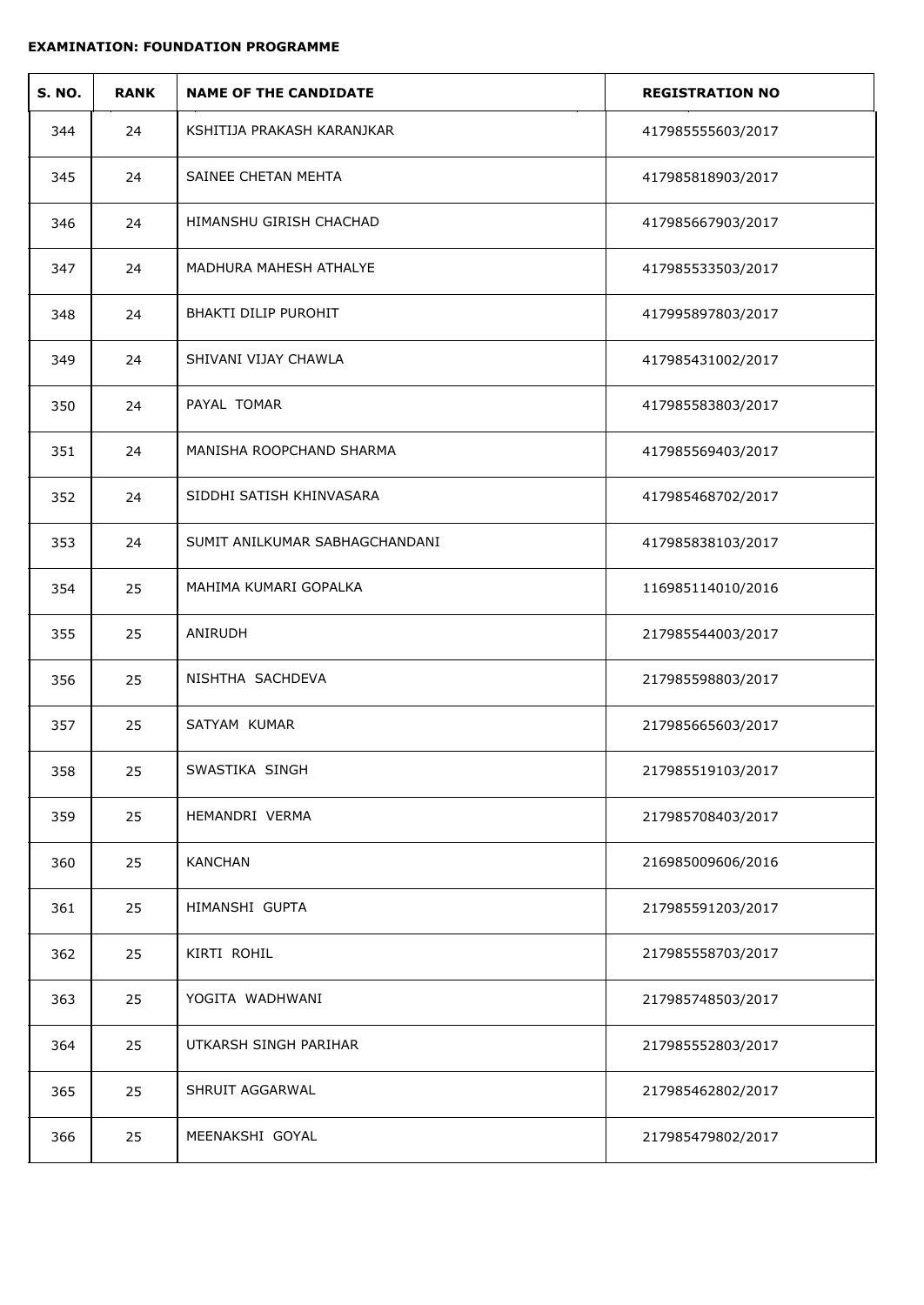| <b>S. NO.</b> | <b>RANK</b> | <b>NAME OF THE CANDIDATE</b> | <b>REGISTRATION NO</b> |
|---------------|-------------|------------------------------|------------------------|
| 367           | 25          | PRACHIE SINGH                | 217985464802/2017      |
| 368           | 25          | GAVISH CHOTANI               | 217985670103/2017      |
| 369           | 25          | CHANCHAL AGARWAL             | 217985623503/2017      |
| 370           | 25          | RIYA JAIN                    | 217985617703/2017      |
| 371           | 25          | CHIRAG AGRAWAL               | 216995367209/2016      |
| 372           | 25          | SWAPNA PARAMASIVAM           | 317985321703/2017      |
| 373           | 25          | PREETHI S                    | 317985314603/2017      |
| 374           | 25          | SARANSH MEHTA                | 317985360603/2017      |
| 375           | 25          | MANIKANTA                    | 317985303402/2017      |
| 376           | 25          | PRIYARANJAN TRIPATHY         | 417985570103/2017      |
| 377           | 25          | NIKITA JAIN                  | 417985840403/2017      |
| 378           | 25          | TASNIM BOHRA                 | 417985900903/2017      |
| 379           | 25          | DEEPIKA JAISWAL              | 417985825003/2017      |
| 380           | 25          | RIDDHI RAJESH BARCHHA        | 417985729403/2017      |
| 381           | 25          | TANVI CHANDRASHEKHAR SAWANT  | 417985643803/2017      |
| 382           | 25          | MADHURA ASHUTOSH PARULEKAR   | 417985610903/2017      |
| 383           | 25          | MAYANK SUDHIR KHANDELWAL     | 417985924403/2017      |
| 384           | 25          | SAMIKSHA VIJAY MORE          | 417985710703/2017      |
| 385           | 25          | SHRADDHA MAHESH AGRAWAL      | 417985933203/2017      |
| 386           | 25          | CHINMAYI RAVINDRA VARTAK     | 417985549503/2017      |
| 387           | 25          | APOORVA MILIND PANDE         | 417985437702/2017      |
| 388           | 25          | NAWAZ AKIL MOMIN             | 417985627603/2017      |
| 389           | 25          | SANSKAR GOYAL                | 417985493403/2017      |